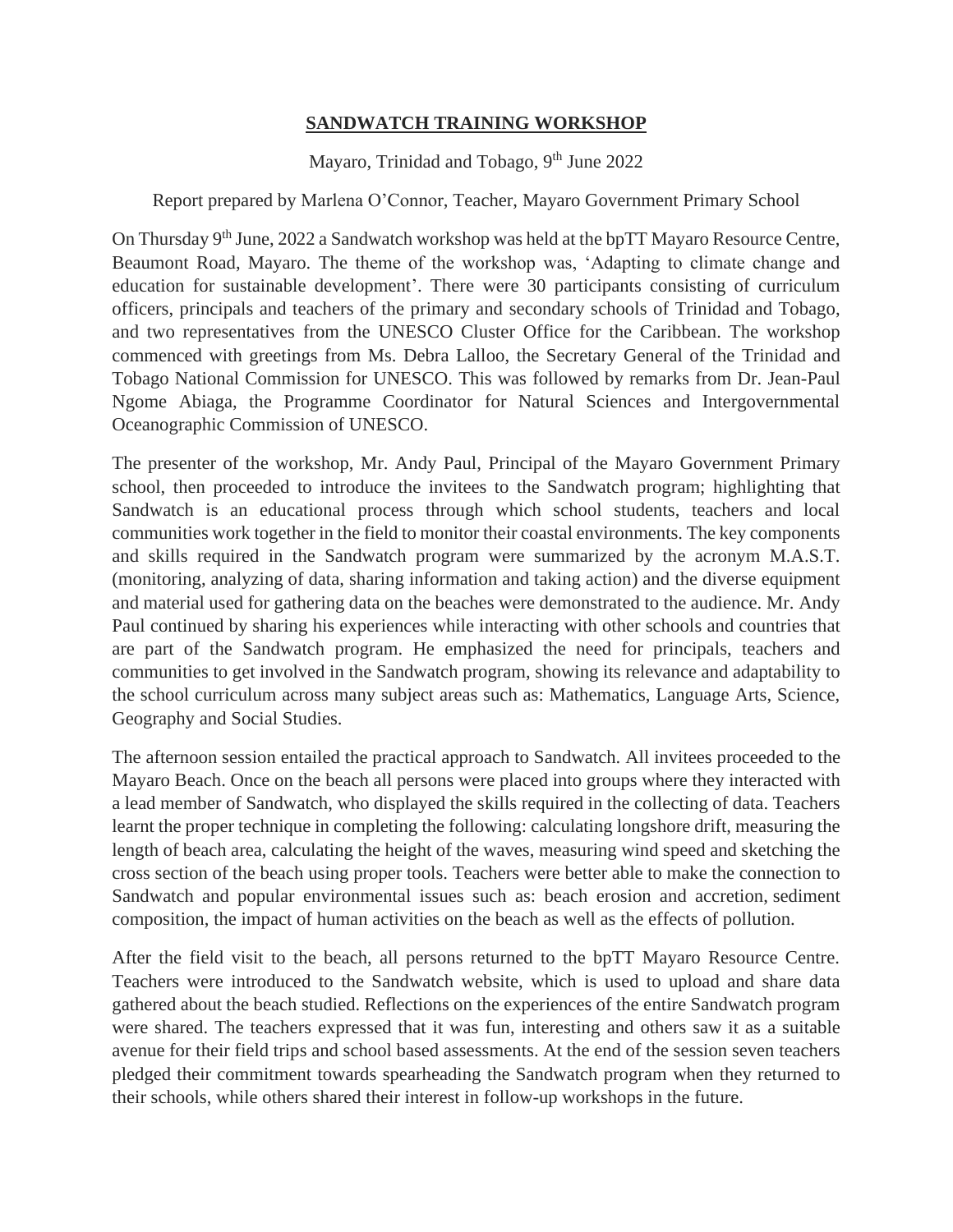## *Photographs of the training*

## *Mayaro Beach*



*Participants UNESCO representatives (left) and Curriculum Officers (right)*

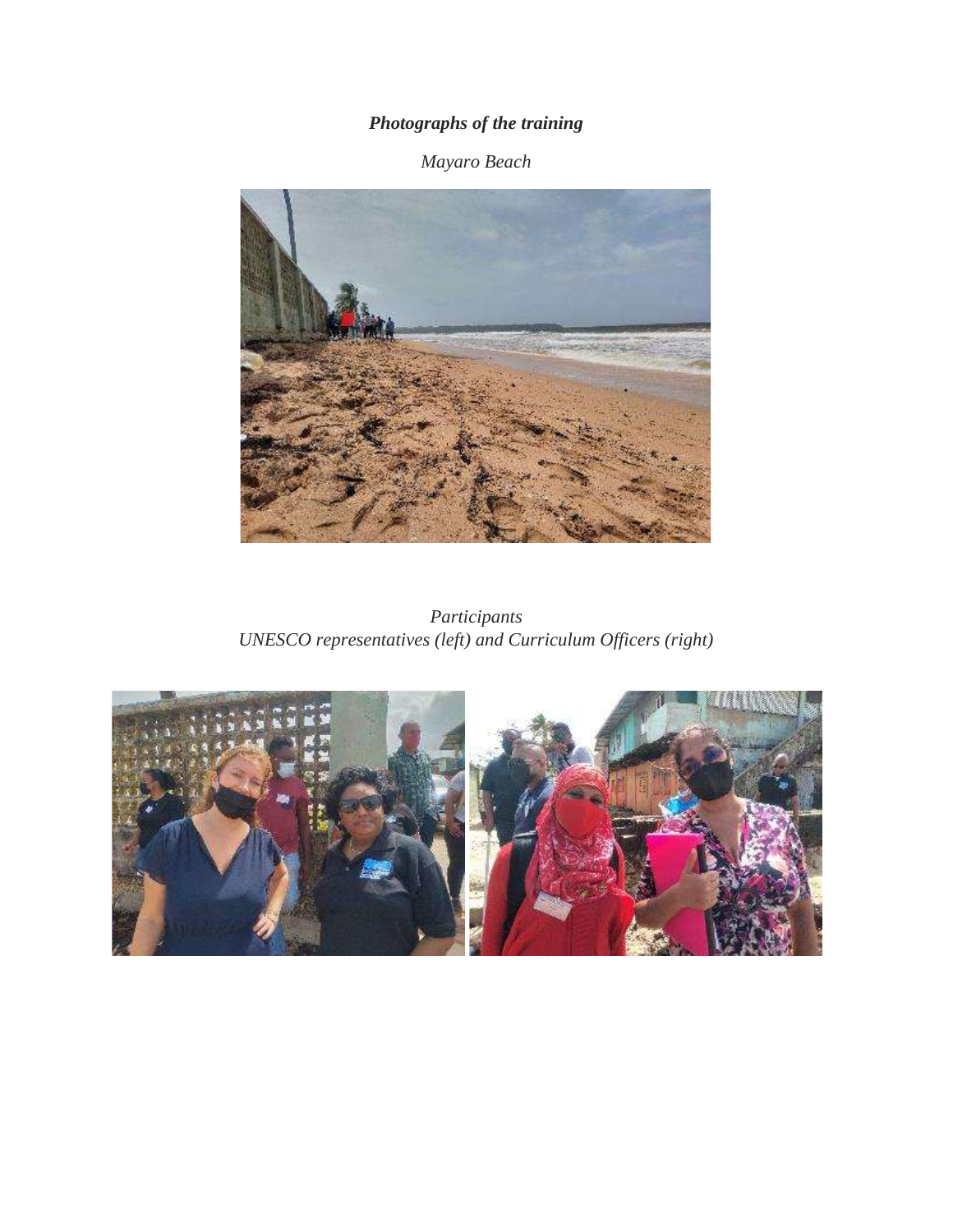*Measuring beach width and beach length*